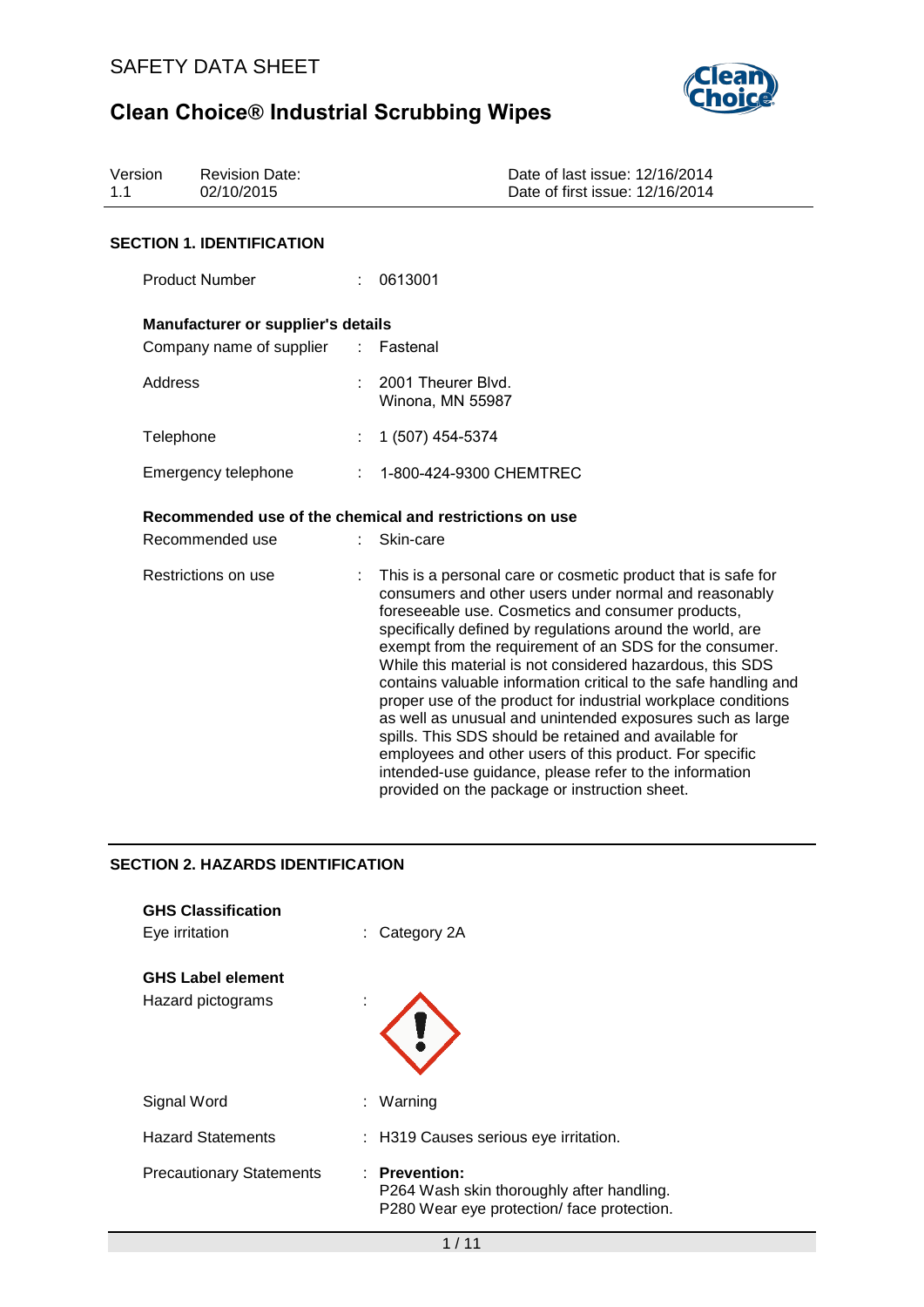

| Version<br>1.1 | <b>Revision Date:</b><br>02/10/2015                                                                                                                                                               |  |                                                                                         | Date of last issue: 12/16/2014<br>Date of first issue: 12/16/2014                                                                                                   |                                                                                                                               |
|----------------|---------------------------------------------------------------------------------------------------------------------------------------------------------------------------------------------------|--|-----------------------------------------------------------------------------------------|---------------------------------------------------------------------------------------------------------------------------------------------------------------------|-------------------------------------------------------------------------------------------------------------------------------|
|                |                                                                                                                                                                                                   |  | <b>Response:</b><br>to do. Continue rinsing.<br>attention.                              | P337 + P313 If eye irritation persists: Get medical advice/                                                                                                         | P305 + P351 + P338 IF IN EYES: Rinse cautiously with water<br>for several minutes. Remove contact lenses, if present and easy |
|                | <b>Other hazards</b><br>None known.                                                                                                                                                               |  |                                                                                         |                                                                                                                                                                     |                                                                                                                               |
|                |                                                                                                                                                                                                   |  |                                                                                         |                                                                                                                                                                     |                                                                                                                               |
|                | <b>SECTION 3. COMPOSITION/INFORMATION ON INGREDIENTS</b><br>Substance / Mixture                                                                                                                   |  | : Mixture                                                                               |                                                                                                                                                                     |                                                                                                                               |
|                | <b>Hazardous ingredients</b>                                                                                                                                                                      |  |                                                                                         |                                                                                                                                                                     |                                                                                                                               |
|                | <b>Chemical Name</b>                                                                                                                                                                              |  |                                                                                         | CAS-No.                                                                                                                                                             | Concentration (%)                                                                                                             |
|                | Ethoxylated lauryl alcohol                                                                                                                                                                        |  |                                                                                         | $9002 - 92 - 0$                                                                                                                                                     | $>= 1 - 5$                                                                                                                    |
|                | Fragrance - Orange Wipes                                                                                                                                                                          |  |                                                                                         | Not Assigned                                                                                                                                                        | $>= 0.1 - 1$                                                                                                                  |
|                |                                                                                                                                                                                                   |  |                                                                                         |                                                                                                                                                                     |                                                                                                                               |
|                | <b>SECTION 4. FIRST AID MEASURES</b>                                                                                                                                                              |  |                                                                                         |                                                                                                                                                                     |                                                                                                                               |
|                | General advice                                                                                                                                                                                    |  | advice immediately.<br>advice.                                                          | : In the case of accident or if you feel unwell, seek medical                                                                                                       | When symptoms persist or in all cases of doubt seek medical                                                                   |
|                | If inhaled                                                                                                                                                                                        |  |                                                                                         | If inhaled, remove to fresh air.<br>Get medical attention if symptoms occur.                                                                                        |                                                                                                                               |
|                | In case of skin contact                                                                                                                                                                           |  | : Wash with water and soap as a precaution.<br>Get medical attention if symptoms occur. |                                                                                                                                                                     |                                                                                                                               |
|                | : In case of contact, immediately flush eyes with plenty of water<br>In case of eye contact<br>for at least 15 minutes.<br>If easy to do, remove contact lens, if worn.<br>Get medical attention. |  |                                                                                         |                                                                                                                                                                     |                                                                                                                               |
|                | If swallowed                                                                                                                                                                                      |  |                                                                                         | : If swallowed, DO NOT induce vomiting.<br>Get medical attention if symptoms occur.<br>Rinse mouth thoroughly with water.                                           |                                                                                                                               |
|                | Most important symptoms<br>and effects, both acute and<br>delayed                                                                                                                                 |  |                                                                                         | : Causes serious eye irritation.                                                                                                                                    |                                                                                                                               |
|                | Protection of first-aiders                                                                                                                                                                        |  |                                                                                         | : First Aid responders should pay attention to self-protection,<br>and use the recommended personal protective equipment<br>when the potential for exposure exists. |                                                                                                                               |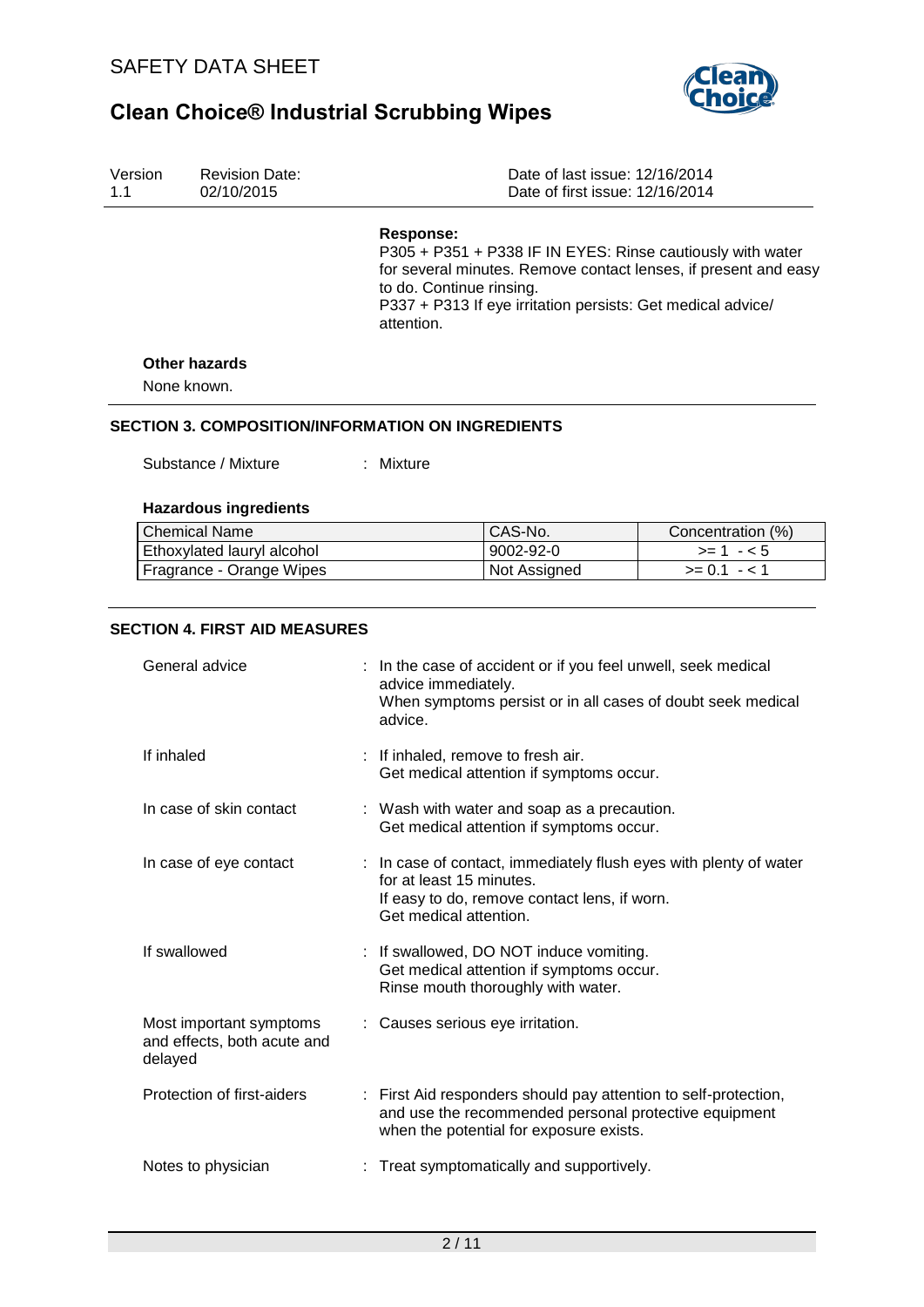

| Version | <b>Revision Date:</b> | Date of last issue: 12/16/2014  |
|---------|-----------------------|---------------------------------|
| 11      | 02/10/2015            | Date of first issue: 12/16/2014 |

### **SECTION 5. FIRE-FIGHTING MEASURES**

| Suitable extinguishing media                      | : Water spray<br>Alcohol-resistant foam<br>Dry chemical<br>Carbon dioxide (CO2)                                                                                                                                                                         |
|---------------------------------------------------|---------------------------------------------------------------------------------------------------------------------------------------------------------------------------------------------------------------------------------------------------------|
| Unsuitable extinguishing<br>media                 | : None known.                                                                                                                                                                                                                                           |
| Specific hazards during fire<br>fighting          | : Exposure to combustion products may be a hazard to health.                                                                                                                                                                                            |
| Hazardous combustion prod-<br>ucts                | : Carbon oxides<br>None known.                                                                                                                                                                                                                          |
| Specific extinguishing<br>methods                 | : Use extinguishing measures that are appropriate to local<br>circumstances and the surrounding environment.<br>Use water spray to cool unopened containers.<br>Remove undamaged containers from fire area if it is safe to do<br>SO.<br>Evacuate area. |
| Special protective equipment<br>for fire-fighters | : In the event of fire, wear self-contained breathing apparatus.<br>Use personal protective equipment.                                                                                                                                                  |

## **SECTION 6. ACCIDENTAL RELEASE MEASURES**

| Personal precautions,<br>protective equipment and<br>emergency procedures | : Use personal protective equipment.<br>Follow safe handling advice and personal protective<br>equipment recommendations.                                                                                                                                                                                                                                                                                                                                                                                                                                                                                                                                           |
|---------------------------------------------------------------------------|---------------------------------------------------------------------------------------------------------------------------------------------------------------------------------------------------------------------------------------------------------------------------------------------------------------------------------------------------------------------------------------------------------------------------------------------------------------------------------------------------------------------------------------------------------------------------------------------------------------------------------------------------------------------|
| Environmental precautions                                                 | : Discharge into the environment must be avoided.<br>Prevent further leakage or spillage if safe to do so.<br>Prevent spreading over a wide area (e.g. by containment or oil<br>barriers).<br>Retain and dispose of contaminated wash water.<br>Local authorities should be advised if significant spillages<br>cannot be contained.                                                                                                                                                                                                                                                                                                                                |
| Methods and materials for<br>containment and cleaning up                  | : Soak up with inert absorbent material.<br>For large spills, provide diking or other appropriate<br>containment to keep material from spreading. If diked material<br>can be pumped, store recovered material in appropriate<br>container.<br>Clean up remaining materials from spill with suitable<br>absorbent.<br>Local or national regulations may apply to releases and<br>disposal of this material, as well as those materials and items<br>employed in the cleanup of releases. You will need to<br>determine which regulations are applicable.<br>Sections 13 and 15 of this SDS provide information regarding<br>certain local or national requirements. |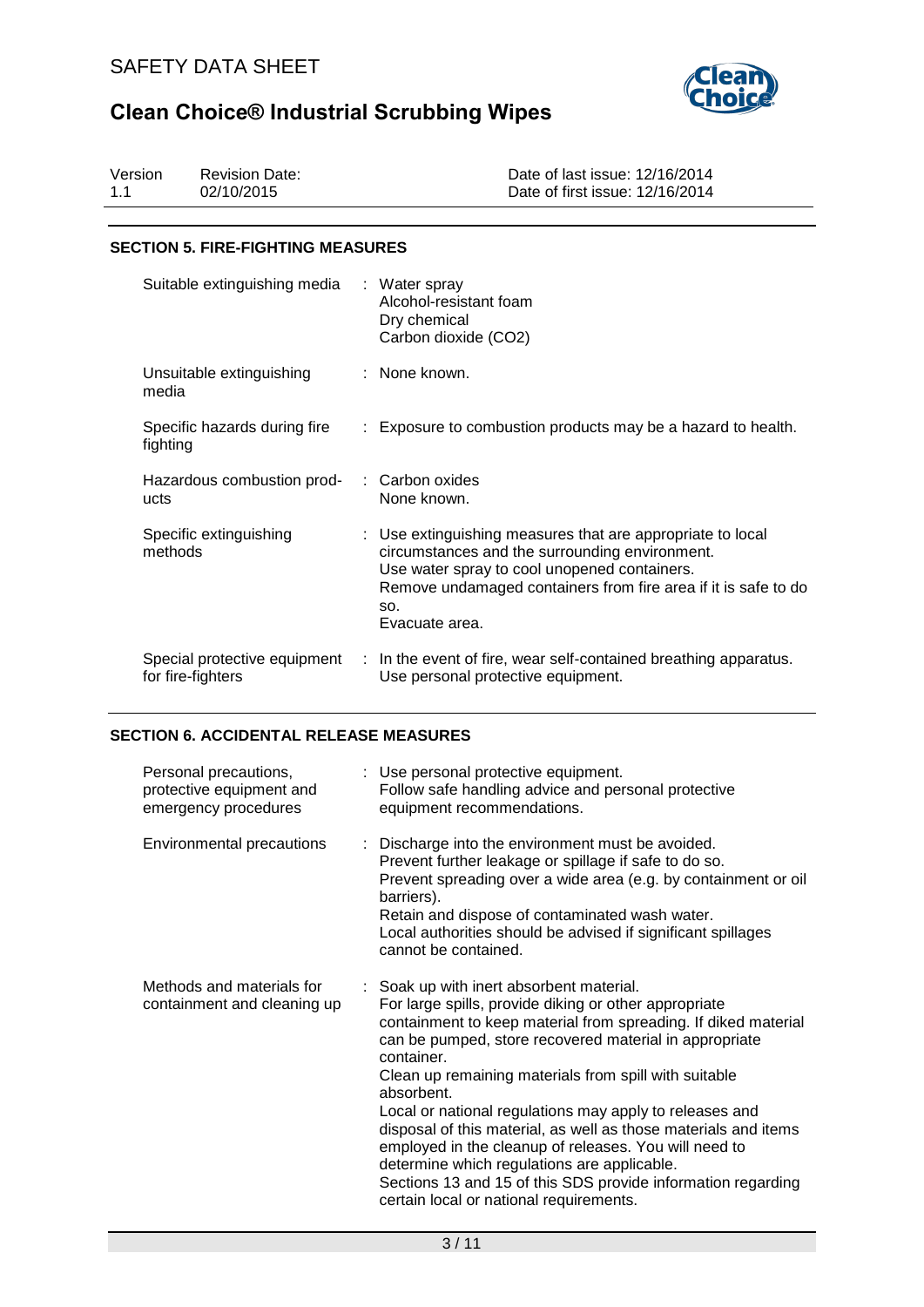

| Version | <b>Revision Date:</b> | Date of last issue: 12/16/2014  |
|---------|-----------------------|---------------------------------|
| 1.1     | 02/10/2015            | Date of first issue: 12/16/2014 |

## **SECTION 7. HANDLING AND STORAGE**

| Technical measures          | : See Engineering measures under EXPOSURE<br>CONTROLS/PERSONAL PROTECTION section.                                                                                                                                                                                                              |
|-----------------------------|-------------------------------------------------------------------------------------------------------------------------------------------------------------------------------------------------------------------------------------------------------------------------------------------------|
| Local/Total ventilation     | : Use only with adequate ventilation.                                                                                                                                                                                                                                                           |
| Advice on safe handling     | : Avoid inhalation of vapor or mist.<br>Do not swallow.<br>Do not get in eyes.<br>Avoid prolonged or repeated contact with skin.<br>Handle in accordance with good industrial hygiene and safety<br>practice.<br>Take care to prevent spills, waste and minimize release to the<br>environment. |
| Conditions for safe storage | : Keep in properly labeled containers.<br>Store in accordance with the particular national regulations.                                                                                                                                                                                         |
| Materials to avoid          | : Do not store with the following product types:<br>Strong oxidizing agents                                                                                                                                                                                                                     |

## **SECTION 8. EXPOSURE CONTROLS/PERSONAL PROTECTION**

## **Ingredients with workplace control parameters**

Contains no substances with occupational exposure limit values.

#### **Hazardous components without workplace control parameters**

| Ingredients                   | CAS-No.             |                                                                                                                                                                                                                                                                                                                                                                                                                 |
|-------------------------------|---------------------|-----------------------------------------------------------------------------------------------------------------------------------------------------------------------------------------------------------------------------------------------------------------------------------------------------------------------------------------------------------------------------------------------------------------|
| Ethoxylated lauryl alcohol    | 9002-92-0           |                                                                                                                                                                                                                                                                                                                                                                                                                 |
| Fragrance - Orange Wipes      | Not Assigned        |                                                                                                                                                                                                                                                                                                                                                                                                                 |
| <b>Engineering measures</b>   |                     | : Ensure adequate ventilation, especially in confined areas.<br>Minimize workplace exposure concentrations.                                                                                                                                                                                                                                                                                                     |
| Personal protective equipment |                     |                                                                                                                                                                                                                                                                                                                                                                                                                 |
| Respiratory protection        | required.           | : No personal respiratory protective equipment normally                                                                                                                                                                                                                                                                                                                                                         |
| Hand protection<br>Material   | : Impervious gloves |                                                                                                                                                                                                                                                                                                                                                                                                                 |
| Remarks                       |                     | : Choose gloves to protect hands against chemicals depending<br>on the concentration specific to place of work. Breakthrough<br>time is not determined for the product. Change gloves often!<br>For special applications, we recommend clarifying the<br>resistance to chemicals of the aforementioned protective<br>gloves with the glove manufacturer. Wash hands before<br>breaks and at the end of workday. |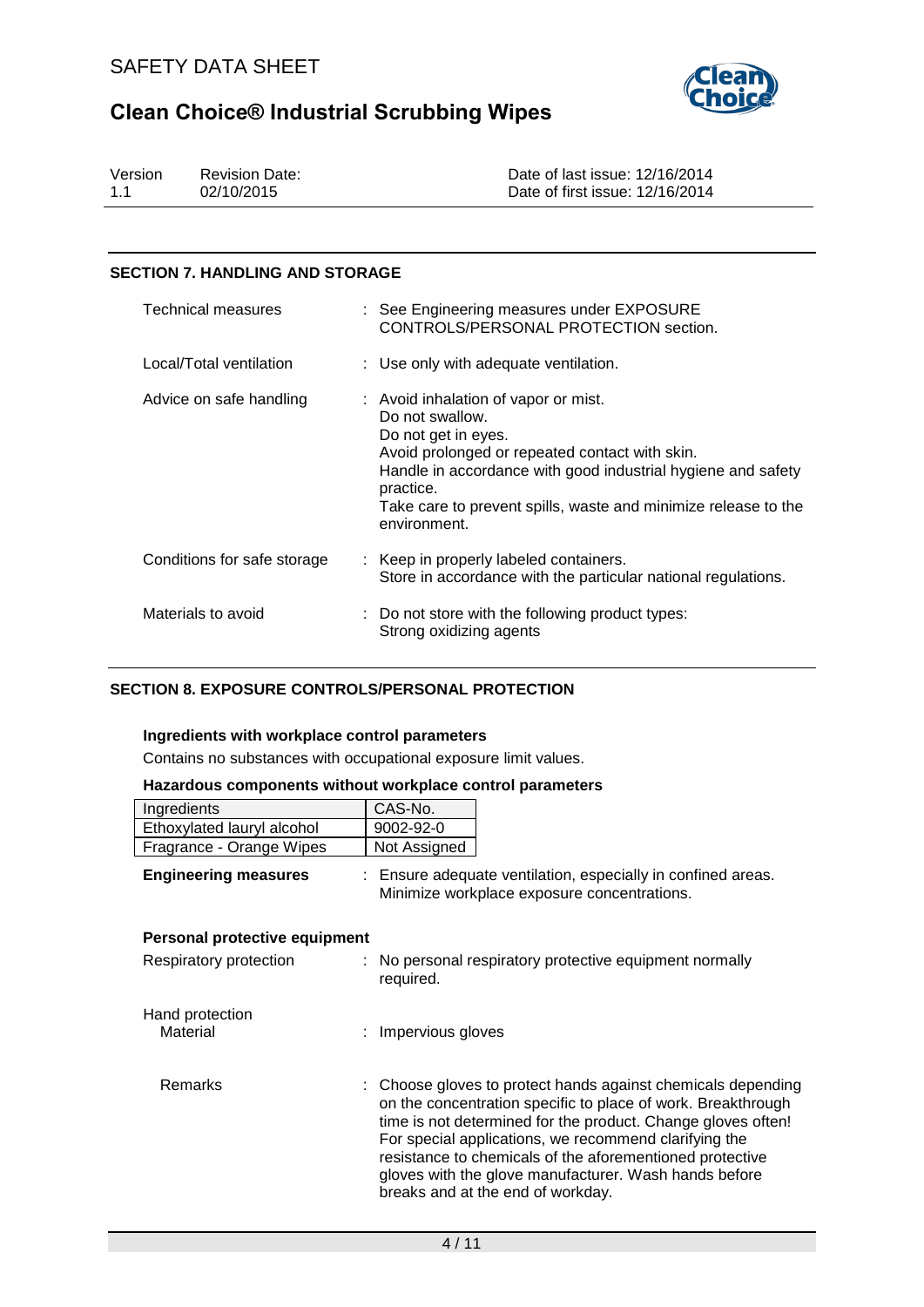

| Version<br>1.1 | <b>Revision Date:</b><br>02/10/2015 | Date of last issue: 12/16/2014<br>Date of first issue: 12/16/2014                                                                                                                                                                            |
|----------------|-------------------------------------|----------------------------------------------------------------------------------------------------------------------------------------------------------------------------------------------------------------------------------------------|
|                | Eye protection                      | : Wear the following personal protective equipment:<br>Safety goggles                                                                                                                                                                        |
|                | Skin and body protection            | : Select appropriate protective clothing based on chemical<br>resistance data and an assessment of the local exposure<br>potential.<br>Skin contact must be avoided by using impervious protective<br>clothing (gloves, aprons, boots, etc). |
|                | Hygiene measures                    | : Ensure that eye flushing systems and safety showers are<br>located close to the working place.<br>When using do not eat, drink or smoke.<br>Wash contaminated clothing before re-use.                                                      |

# **SECTION 9. PHYSICAL AND CHEMICAL PROPERTIES**

| Appearance                                 |   | liquid                          |
|--------------------------------------------|---|---------------------------------|
| Color                                      |   | clear, Colorless to pale yellow |
| Odor                                       |   | citrus                          |
| <b>Odor Threshold</b>                      |   | No data available               |
| рH                                         |   | $6.0 - 8.5$                     |
| Melting point/freezing point               |   | No data available               |
| Initial boiling point and boiling<br>range |   | : No data available             |
| Flash point                                |   | >100 °C                         |
| Evaporation rate                           |   | No data available               |
| Flammability (solid, gas)                  | t | Not applicable                  |
| Upper explosion limit                      |   | No data available               |
| Lower explosion limit                      |   | No data available               |
| Vapor pressure                             |   | No data available               |
| Relative vapor density                     | ÷ | No data available               |
| Density                                    | ÷ | $1.00$ g/cm3                    |
| Solubility(ies)<br>Water solubility        | ÷ | soluble                         |
| Partition coefficient: n-<br>octanol/water |   | Not applicable                  |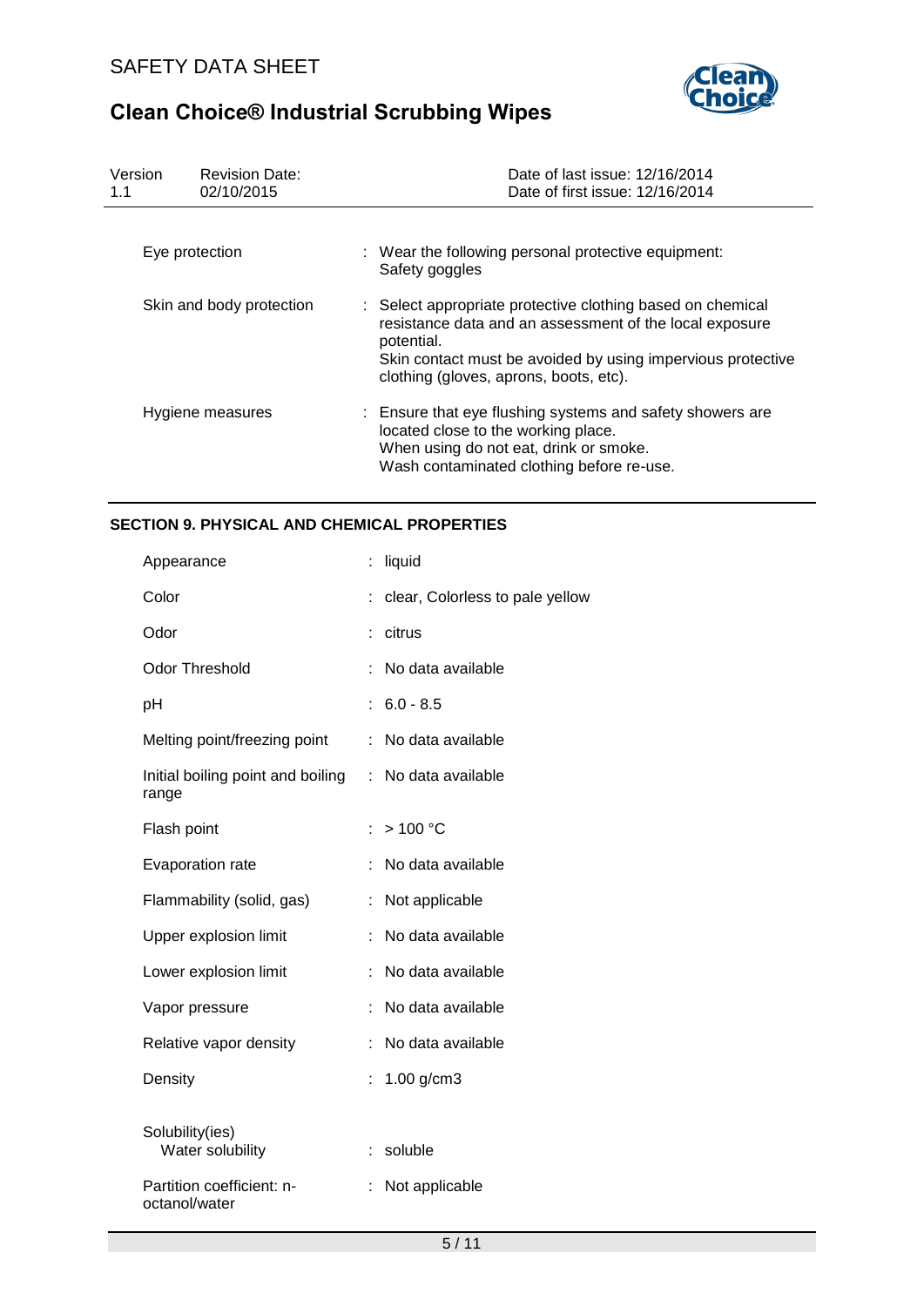

| Version<br>1.1 | <b>Revision Date:</b><br>02/10/2015 | Date of last issue: 12/16/2014<br>Date of first issue: 12/16/2014 |
|----------------|-------------------------------------|-------------------------------------------------------------------|
|                |                                     |                                                                   |
|                | Autoignition temperature            | $:$ No data available                                             |
|                | Decomposition temperature           | : The substance or mixture is not classified self-reactive.       |
| Viscosity      | Viscosity, dynamic                  | $:$ No data available                                             |
|                | <b>Explosive properties</b>         | : Not explosive                                                   |
|                | Oxidizing properties                | : The substance or mixture is not classified as oxidizing.        |

# **SECTION 10. STABILITY AND REACTIVITY**

| Reactivity                              | : Not classified as a reactivity hazard.         |
|-----------------------------------------|--------------------------------------------------|
| Chemical stability                      | $\therefore$ Stable under normal conditions.     |
| Possibility of hazardous reac-<br>tions | : Can react with strong oxidizing agents.        |
| Conditions to avoid                     | : None known.                                    |
| Incompatible materials                  | $:$ Oxidizing agents                             |
| Hazardous decomposition<br>products     | : No hazardous decomposition products are known. |

# **SECTION 11. TOXICOLOGICAL INFORMATION**

| Information on likely routes of exposure<br>Inhalation<br>Skin contact<br>Ingestion<br>Eye contact |                                                                                                                                 |
|----------------------------------------------------------------------------------------------------|---------------------------------------------------------------------------------------------------------------------------------|
| <b>Acute toxicity</b>                                                                              |                                                                                                                                 |
| Not classified based on available information.                                                     |                                                                                                                                 |
| <b>Product:</b>                                                                                    |                                                                                                                                 |
| Acute oral toxicity                                                                                | : Acute toxicity estimate: $>$ 5,000 mg/kg<br>Method: Calculation method                                                        |
| Ingredients:                                                                                       |                                                                                                                                 |
| Ethoxylated lauryl alcohol:                                                                        |                                                                                                                                 |
| Acute oral toxicity                                                                                | : LD50 (Rat): $>$ 500 - 2,000 mg/kg<br>Remarks: Based on data from similar materials                                            |
| Acute inhalation toxicity                                                                          | : LC50 (Rat): $> 1.6$ mg/l<br>Exposure time: 4 h<br>Test atmosphere: dust/mist<br>Remarks: Based on data from similar materials |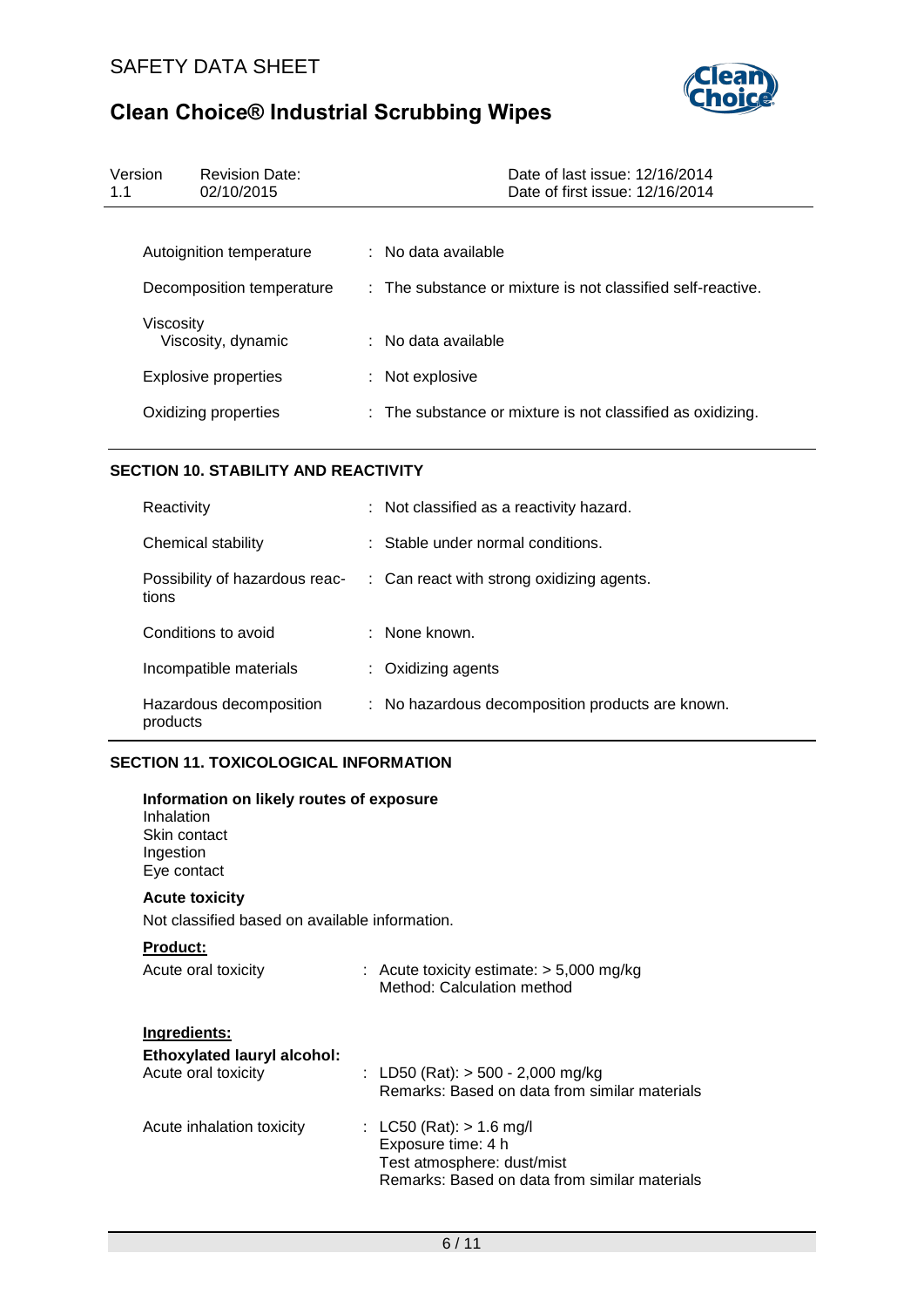

| Version<br>1.1  | <b>Revision Date:</b><br>02/10/2015                                                                                                                                                                                                          | Date of last issue: 12/16/2014<br>Date of first issue: 12/16/2014                                                                               |
|-----------------|----------------------------------------------------------------------------------------------------------------------------------------------------------------------------------------------------------------------------------------------|-------------------------------------------------------------------------------------------------------------------------------------------------|
|                 | Acute dermal toxicity                                                                                                                                                                                                                        | : LD50 (Rat): $> 2,000$ mg/kg<br>Remarks: Based on data from similar materials                                                                  |
|                 | <b>Skin corrosion/irritation</b><br>Not classified based on available information.                                                                                                                                                           |                                                                                                                                                 |
| <b>Product:</b> | Result: No skin irritation                                                                                                                                                                                                                   |                                                                                                                                                 |
| Ingredients:    | Ethoxylated lauryl alcohol:<br>Species: Rabbit<br>Result: No skin irritation<br>Remarks: Based on data from similar materials                                                                                                                |                                                                                                                                                 |
|                 | <b>Fragrance - Orange Wipes:</b><br>Result: Mild skin irritation                                                                                                                                                                             |                                                                                                                                                 |
|                 | Serious eye damage/eye irritation                                                                                                                                                                                                            |                                                                                                                                                 |
|                 | Causes serious eye irritation.                                                                                                                                                                                                               |                                                                                                                                                 |
| <b>Product:</b> | Result: Irritation to eyes, reversing within 21 days                                                                                                                                                                                         |                                                                                                                                                 |
| Ingredients:    | <b>Ethoxylated lauryl alcohol:</b><br>Species: Rabbit<br>Result: Irreversible effects on the eye<br>Remarks: Based on data from similar materials                                                                                            |                                                                                                                                                 |
|                 | <b>Fragrance - Orange Wipes:</b><br>Result: Irritation to eyes, reversing within 7 days                                                                                                                                                      |                                                                                                                                                 |
|                 | <b>Respiratory or skin sensitization</b>                                                                                                                                                                                                     |                                                                                                                                                 |
|                 |                                                                                                                                                                                                                                              | Skin sensitization: Not classified based on available information.<br>Respiratory sensitization: Not classified based on available information. |
| <b>Product:</b> | Assessment: Does not cause skin sensitization.                                                                                                                                                                                               |                                                                                                                                                 |
| Ingredients:    | <b>Ethoxylated lauryl alcohol:</b><br>Test Type: Maximization Test (GPMT)<br>Routes of exposure: Skin contact<br>Species: Guinea pig<br>Method: OECD Test Guideline 406<br>Result: negative<br>Remarks: Based on data from similar materials |                                                                                                                                                 |
|                 | <b>Fragrance - Orange Wipes:</b>                                                                                                                                                                                                             | Assessment: Probability or evidence of skin sensitization in humans                                                                             |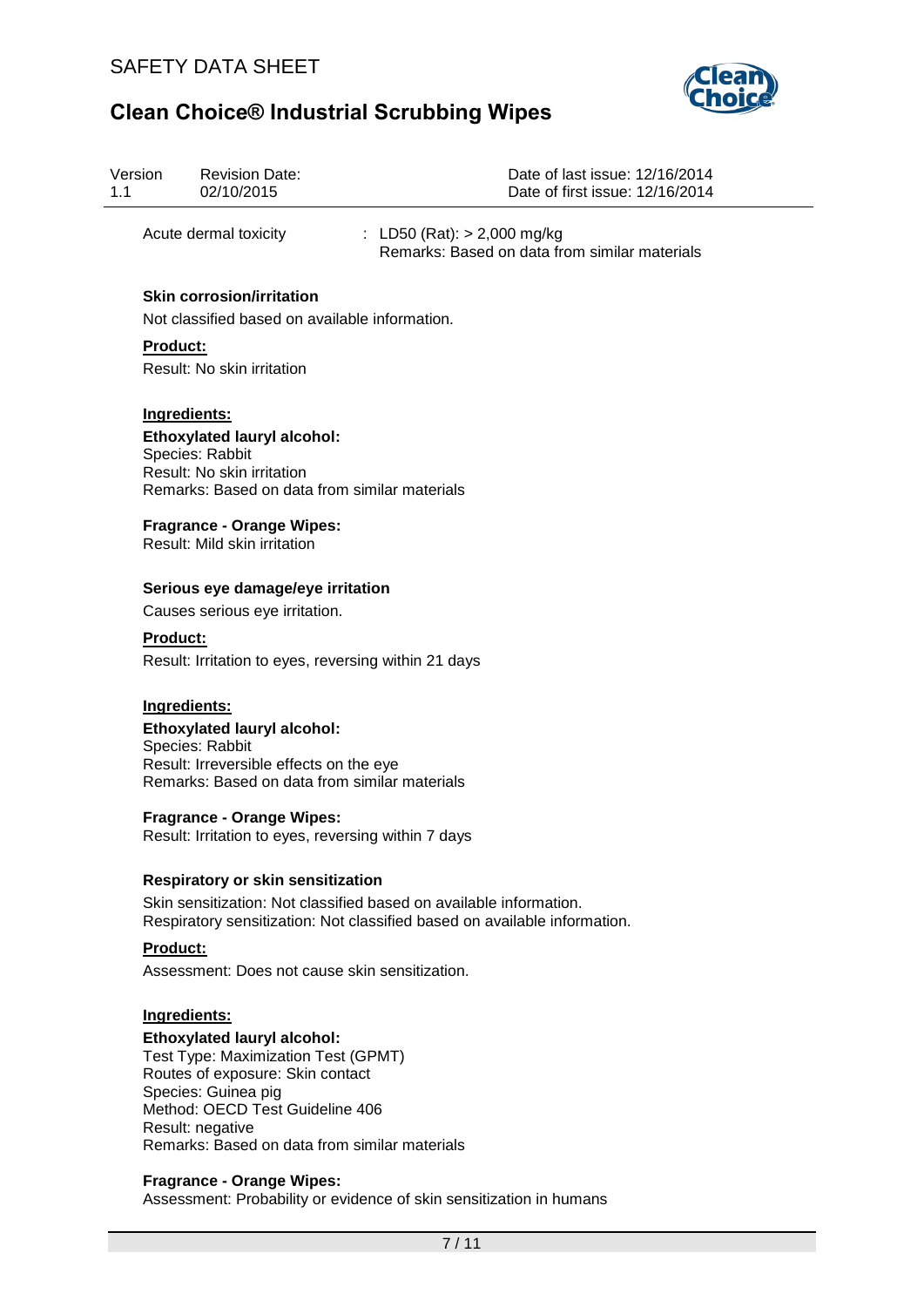

| Version<br>1.1 | <b>Revision Date:</b><br>02/10/2015                                               | Date of last issue: 12/16/2014<br>Date of first issue: 12/16/2014                                                                                              |
|----------------|-----------------------------------------------------------------------------------|----------------------------------------------------------------------------------------------------------------------------------------------------------------|
|                | <b>Germ cell mutagenicity</b><br>Not classified based on available information.   |                                                                                                                                                                |
|                | Ingredients:                                                                      |                                                                                                                                                                |
|                | <b>Ethoxylated lauryl alcohol:</b><br>Genotoxicity in vitro                       | : Test Type: Bacterial reverse mutation assay (AMES)<br>Method: OECD Test Guideline 471<br>Result: negative<br>Remarks: Based on data from similar materials   |
|                | Carcinogenicity                                                                   |                                                                                                                                                                |
| <b>IARC</b>    | Not classified based on available information.                                    | No ingredient of this product present at levels greater than or<br>equal to 0.1% is identified as probable, possible or confirmed<br>human carcinogen by IARC. |
| <b>OSHA</b>    |                                                                                   | No ingredient of this product present at levels greater than or<br>equal to 0.1% is identified as a carcinogen or potential carcino-<br>gen by OSHA.           |
| <b>NTP</b>     |                                                                                   | No ingredient of this product present at levels greater than or<br>equal to 0.1% is identified as a known or anticipated carcinogen<br>by NTP.                 |
|                | <b>Reproductive toxicity</b>                                                      |                                                                                                                                                                |
|                | Not classified based on available information.                                    |                                                                                                                                                                |
|                | <b>STOT-single exposure</b>                                                       |                                                                                                                                                                |
|                | Not classified based on available information.                                    |                                                                                                                                                                |
|                | Ingredients:                                                                      |                                                                                                                                                                |
|                | <b>Fragrance - Orange Wipes:</b><br>Assessment: May cause respiratory irritation. |                                                                                                                                                                |
|                | <b>STOT-repeated exposure</b>                                                     |                                                                                                                                                                |
|                | Not classified based on available information.                                    |                                                                                                                                                                |
|                | <b>Aspiration toxicity</b>                                                        |                                                                                                                                                                |
|                | Not classified based on available information.                                    |                                                                                                                                                                |
|                | <b>SECTION 12. ECOLOGICAL INFORMATION</b>                                         |                                                                                                                                                                |
|                | <b>Ecotoxicity</b>                                                                |                                                                                                                                                                |
|                | Ingredients:<br><b>Ethoxylated lauryl alcohol:</b>                                |                                                                                                                                                                |

| EC50 (Daphnia magna (Water flea)): > 1 - 10 mg/l | Toxicity to daphnia and other |  |  |  |  |
|--------------------------------------------------|-------------------------------|--|--|--|--|
|--------------------------------------------------|-------------------------------|--|--|--|--|

Exposure time: 96 h

Toxicity to fish : LC50 (Danio rerio (zebra fish)): > 1 - 10 mg/l

Remarks: Based on data from similar materials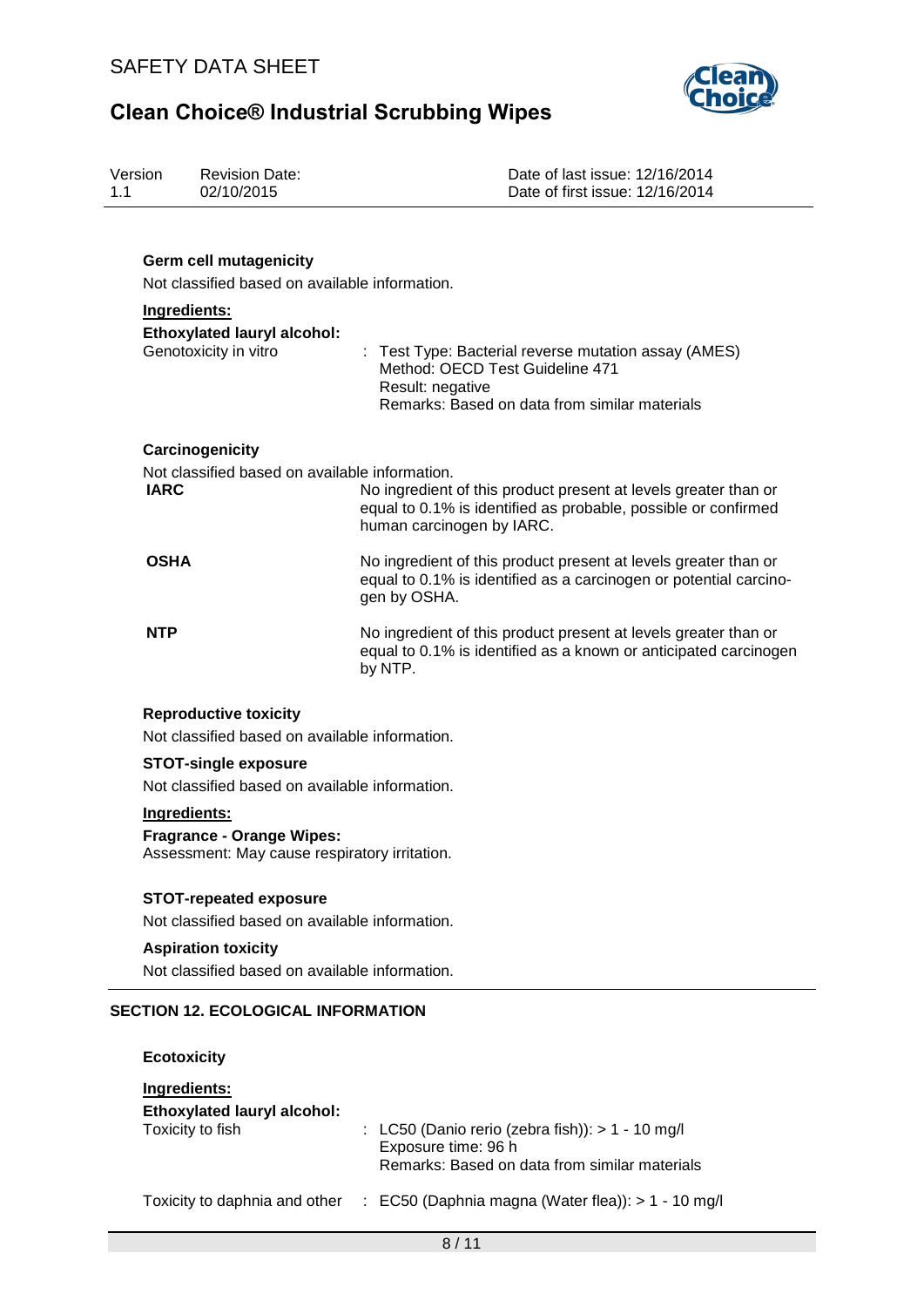

| Version<br>1.1 | <b>Revision Date:</b><br>02/10/2015                                          | Date of last issue: 12/16/2014<br>Date of first issue: 12/16/2014                                                             |
|----------------|------------------------------------------------------------------------------|-------------------------------------------------------------------------------------------------------------------------------|
|                | aquatic invertebrates                                                        | Exposure time: 48 h<br>Remarks: Based on data from similar materials                                                          |
|                | Toxicity to daphnia and other<br>aquatic invertebrates<br>(Chronic toxicity) | : NOEC (Daphnia magna (Water flea)): $> 0.1 - 1$ mg/l<br>Exposure time: 21 d<br>Remarks: Based on data from similar materials |
|                | <b>Persistence and degradability</b>                                         |                                                                                                                               |
|                | Ingredients:<br><b>Ethoxylated lauryl alcohol:</b><br>Biodegradability       | : Result: rapidly degradable<br>Remarks: Based on data from similar materials                                                 |
|                | <b>Bioaccumulative potential</b>                                             |                                                                                                                               |
|                | Ingredients:<br><b>Ethoxylated lauryl alcohol:</b><br>Bioaccumulation        | : Species: Fish<br>Bioconcentration factor (BCF): < 500<br>Remarks: Based on data from similar materials                      |
|                | <b>Mobility in soil</b><br>No data available                                 |                                                                                                                               |
|                | Other adverse effects<br>No data available                                   |                                                                                                                               |
|                | <b>SECTION 13. DISPOSAL CONSIDERATIONS</b>                                   |                                                                                                                               |

| Disposal methods       |                                                                                                                                      |
|------------------------|--------------------------------------------------------------------------------------------------------------------------------------|
| Waste from residues    | : Dispose of in accordance with local regulations.                                                                                   |
| Contaminated packaging | : Dispose of as unused product.<br>Empty containers should be taken to an approved waste<br>handling site for recycling or disposal. |

## **SECTION 14. TRANSPORT INFORMATION**

## **International Regulation**

**UNRTDG** Not regulated as a dangerous good

## **IATA-DGR**

Not regulated as a dangerous good

# **IMDG-Code**

Not regulated as a dangerous good

**Transport in bulk according to Annex II of MARPOL 73/78 and the IBC Code**  Not applicable for product as supplied.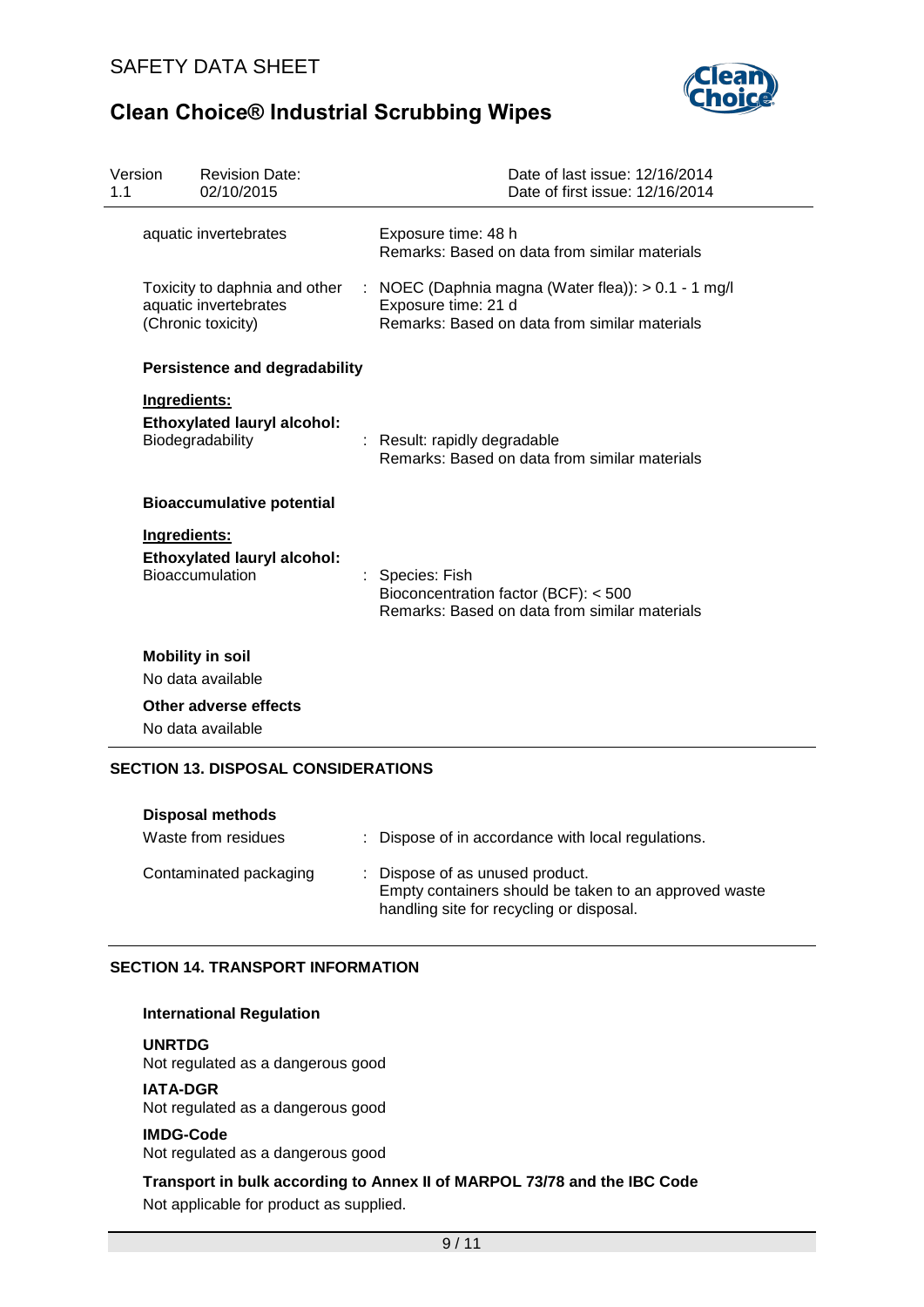

| Version | <b>Revision Date:</b> |
|---------|-----------------------|
| 1.1     | 02/10/2015            |

Date of last issue: 12/16/2014 Date of first issue: 12/16/2014

### **Domestic regulation**

#### **49 CFR** Not regulated as a dangerous good

### **SECTION 15. REGULATORY INFORMATION**

#### **EPCRA - Emergency Planning and Community Right-to-Know**

#### **CERCLA Reportable Quantity**

This material does not contain any components with a CERCLA RQ.

#### **SARA 304 Extremely Hazardous Substances Reportable Quantity**

This material does not contain any components with a section 304 EHS RQ.

| SARA 311/312 Hazards | : Acute Health Hazard                                                                                                                                                                     |
|----------------------|-------------------------------------------------------------------------------------------------------------------------------------------------------------------------------------------|
| <b>SARA 302</b>      | : No chemicals in this material are subject to the reporting<br>requirements of SARA Title III, Section 302.                                                                              |
| <b>SARA 313</b>      | : This material does not contain any chemical components with<br>known CAS numbers that exceed the threshold (De Minimis)<br>reporting levels established by SARA Title III, Section 313. |

#### **US State Regulations**

| Pennsylvania Right To Know      |                                          |                 |               |
|---------------------------------|------------------------------------------|-----------------|---------------|
|                                 | Water                                    | 7732-18-5       | $90 - 100 %$  |
|                                 | Ethoxylated lauryl alcohol               | $9002 - 92 - 0$ | $1 - 5\%$     |
| <b>New Jersey Right To Know</b> |                                          |                 |               |
|                                 | Water                                    | 7732-18-5       | $90 - 100 \%$ |
|                                 | Ethoxylated lauryl alcohol               | $9002 - 92 - 0$ | $1 - 5%$      |
|                                 | Polyethylene glycol sorbitan monolaurate | 9005-64-5       | $1 - 5%$      |
|                                 |                                          |                 |               |

| California Prop 65 | This product does not contain any chemicals known to the |
|--------------------|----------------------------------------------------------|
|                    | State of California to cause cancer, birth, or any other |
|                    | reproductive defects.                                    |

|      | The ingredients of this product are reported in the following inventories: |
|------|----------------------------------------------------------------------------|
| AICS | : All ingredients listed or exempt.                                        |

### **Inventories**

AICS (Australia), DSL (Canada), IECSC (China), REACH (European Union), ENCS (Japan), ISHL (Japan), KECI (Korea), NZIoC (New Zealand), PICCS (Philippines), NECSI (Taiwan), TSCA (USA)